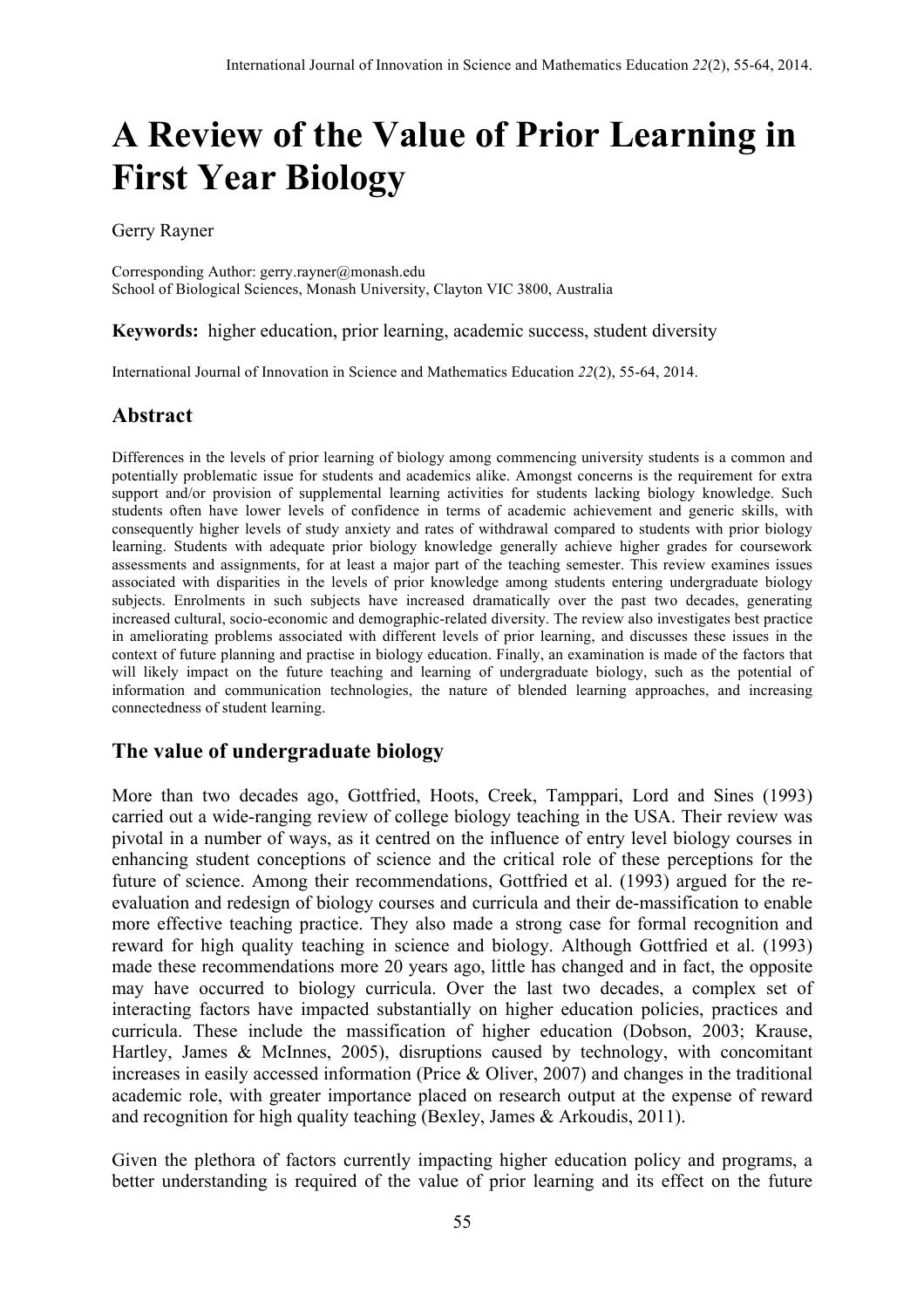learning of students. This has particular relevance for subjects such as first year biology, which most often forms the basis for upper year level areas of study in zoology, ecology and the biomedical areas. The outcomes of future research into these areas, for which this review provides a basis, will be important for curriculum enhancement and renewal, the strengthening of pedagogical bridges between secondary and tertiary education systems, and 'downstream' impacts on the skills, capabilities and employability of science graduates.

#### **What are the predictors of success – for first year and overall degree results?**

There is no doubt that the transition from secondary to tertiary education represents a 'modern day rite of passage' (Clark & Lovric, 2008), something that Scanlan, Rowling and Weber (2007) describe as a type of identity discontinuity. Cherif and Wideen (1992) defined this disconnect as a form of cultural divide, with the sheltered, familiar and social secondary school atmosphere contrasting strongly with the less-structured, summative, assessmentdriven university environment. This divide can be exacerbated in large enrolment first year subjects such as biology, assessment for which often involves practical activities requiring skills in particular protocols and the use of expensive, complicated equipment in unfamiliar laboratory environments. Disconnections in the structure, curricula, and skill standards between secondary and tertiary education may be a primary reason behind student failure or, more likely, an impediment to the success of students who would otherwise have achieved under a more streamlined and scaffolded framework.

The disconnect between secondary and tertiary education has provided a rich vein of research scholarship across a range of disciplines. For example, Venezia, Kirst and Antonio (2003) pointed out that the considerable differences in coursework and standards between high school and college study in the USA were compounded by the lack of a recognized transition system between the sectors. In the UK and Europe, this disconnect has been explored in terms of a lack of matching of expectations between the student and the course, and vice versa (EMBO, 2006). An example of this disconnection is the difference in expectations between secondary teachers, with a focus on the Academic Tertiary Admission Rank (ATAR), and the expectations of tertiary academics regarding the preparedness of students for university (Schwartz, Hazari & Sadler, 2008). Reported almost two decades ago, these disconnections represent a fundamental and persistent discordance between the sectors (Razali & Yager, 1994; Shumba & Glass, 1994).

Once at university, students' academic success in first year depends on a number of factors. These include their university entrance score (Dalziel & Peat, 1998; Green, Brown & Ward, 2009), level of prior learning in a subject (Sadler & Tai, 2007), degree of enthusiasm for and engagement with their learning (Kuh, Cruce, Shoup, Kinzie & Gonyea, 2008), and socioeconomic status (James, Baldwin, Coates, Krause & McInnes, 2004). In a comprehensive review of the first year experience of Australian students across a range of disciplines, Krause et al. (2005) found a strong positive correlation between academic success in first year and students' perceptions of the extent to which they successfully coped with and managed their study. While a relationship between academic success and student perceptions dominates at first year, it appears to diminish as students progress through their studies, with other factors emerging and impacting on achievement and success. For example, the final year academic performance of sport and exercise degree students was found to depend on age (older students did better than younger students), gender (females did better than males) and hardiness commitment (Sheard, 2009). Hardiness commitment is loosely defined as a combination of two student attributes; hardiness - the extent to which students persist regardless of uncertainty; and commitment - the deep involvement of an individual in his or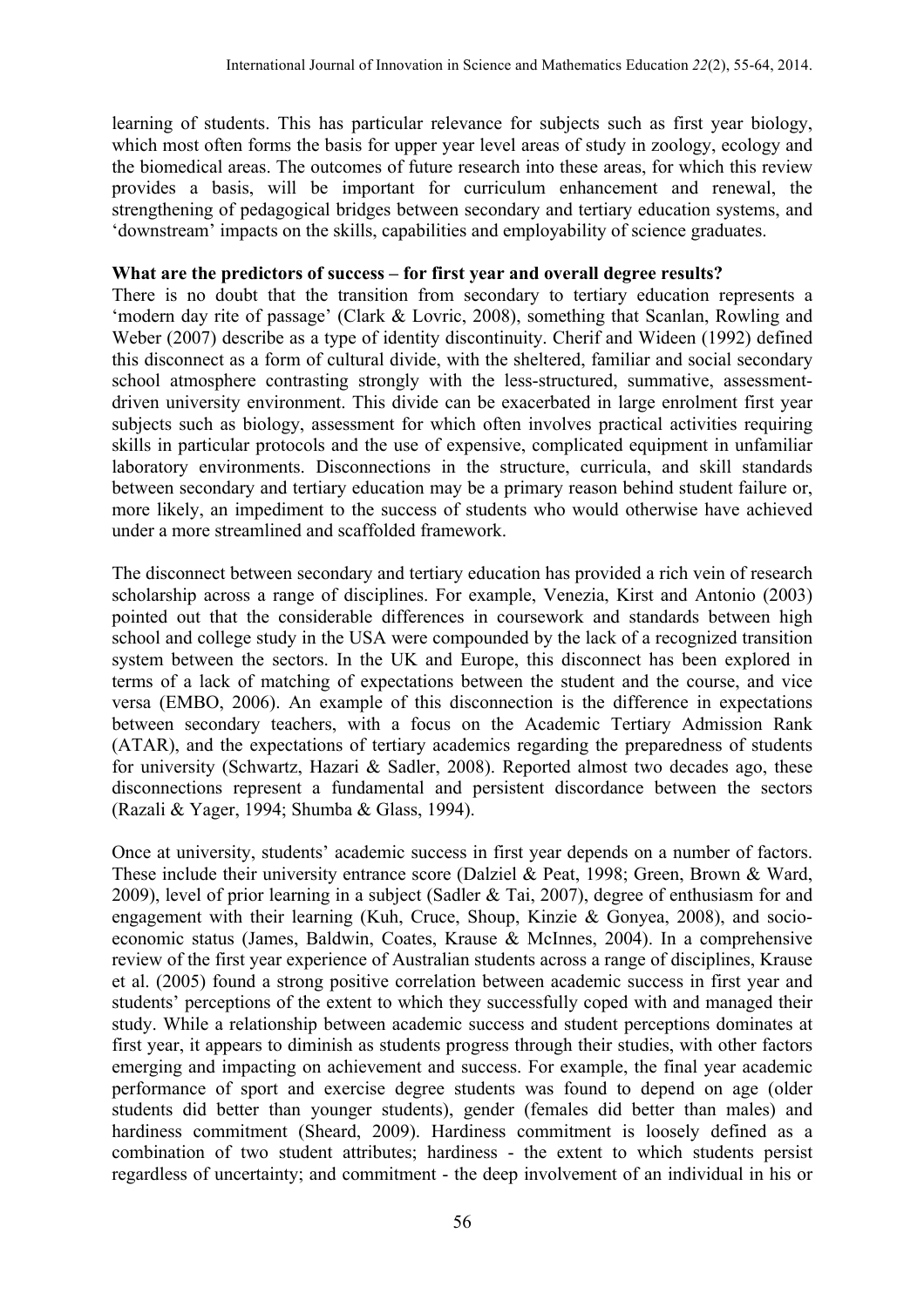her studies. In a similar study of psychology undergraduates, Cassidy (2012) reported the strongest predictors of students overall academic success at university to be prior academic achievement, age, and what he termed 'academic self-efficacy'.

#### **The value of prior learning – general perspectives**

In spite of long held and ongoing concerns about the disconnect between secondary and tertiary structures and standards, there is broad acceptance of the value to students of prior learning, understanding and skills upon their commencement at university. Prior learning in a discipline has been shown to have an important positive effect on undergraduate student achievement and success, determined by measures of engagement and persistence, particularly during their first year at university. This has been reported across a range of disciplines, including economics (Buschena & Watts, 2001), politics (Sachleben, 2010), business and communication (Plutsky & Wilson, 2000), medicine (Park, 2011), and in several STEM (Science, Technology, Engineering, Mathematics) disciplines including biology, chemistry and physics (Sadler & Tai, 2007), mathematics (Guzman, Hodgson, Robert & Villani, 1998; Choudhury, Robinson & Radhakrishnan, 2007), and physical geography (Birnie, 1999). Not unexpectedly, the value of prior learning on student success has also been reported for more generic skills such as writing (Ellis, Freeman & Bell, 2008).

Previous academic achievement in a related discipline area has also been widely reported as a common factor in student success in their first year at university (Evans & Farley, 1998; McKenzie & Schweitzer, 2001; O'Byrne, Britton, George, Franklin & Frey, 2009; Win & Miller, 2005). This is perhaps unsurprising, given what is known about the interactions among factors such as the type of material being learned, the role of memory in learning (Taber, 2003a), and the neurological processes associated with learning (Lawson, 2003). As Buntting, Coll and Campbell (2006) point out, complications arise for students who lack the prerequisite knowledge and conceptual understanding in discipline areas that they have not previously studied. These students can also develop misconceptions that obstruct their deeper learning. This is a particular concern in the sciences, where meaningful learning occurs most effectively when learners relate the new content to what they already know - their 'cognitive structure' (Ausubel & Robinson, 1971).

Although biology is generally regarded as an enriching and relevant discipline, and remains a popular area of study for undergraduates, a high proportion of first year students have little or no prior learning in biology (Burke da Silva, Young, Rayner, Blanksby & Familari, 2013). Students may choose not to study biology in senior secondary school due to the considerable importance placed on the tertiary entrance score, which is based on the subject scores students achieve in their final years of secondary schooling. Many students believe that biology does not scale well in comparison to other subjects (James, Bexley & Shearer, 2009), even though this may not be correct (VTAC, 2008). The combination of the ability of student cohorts in a subject and the subject itself are dual levers that generate potentially higher university entrance scores (Calderon, Dobson & Wentworth, 2000). Not surprisingly, a high proportion of students develop a study strategy, often adopted early during their secondary school years, to increase the likelihood of attaining the maximum possible university entrance score. Integral factors in this strategy include the choice of school, whether private (nongovernment) or public (government), subject choice and extra-curricula tutoring. Thus, while biology is a popular subject choice of first year students, many of them have no previous experience of biology, except in junior secondary school.

#### **The value of prior learning for first year biology**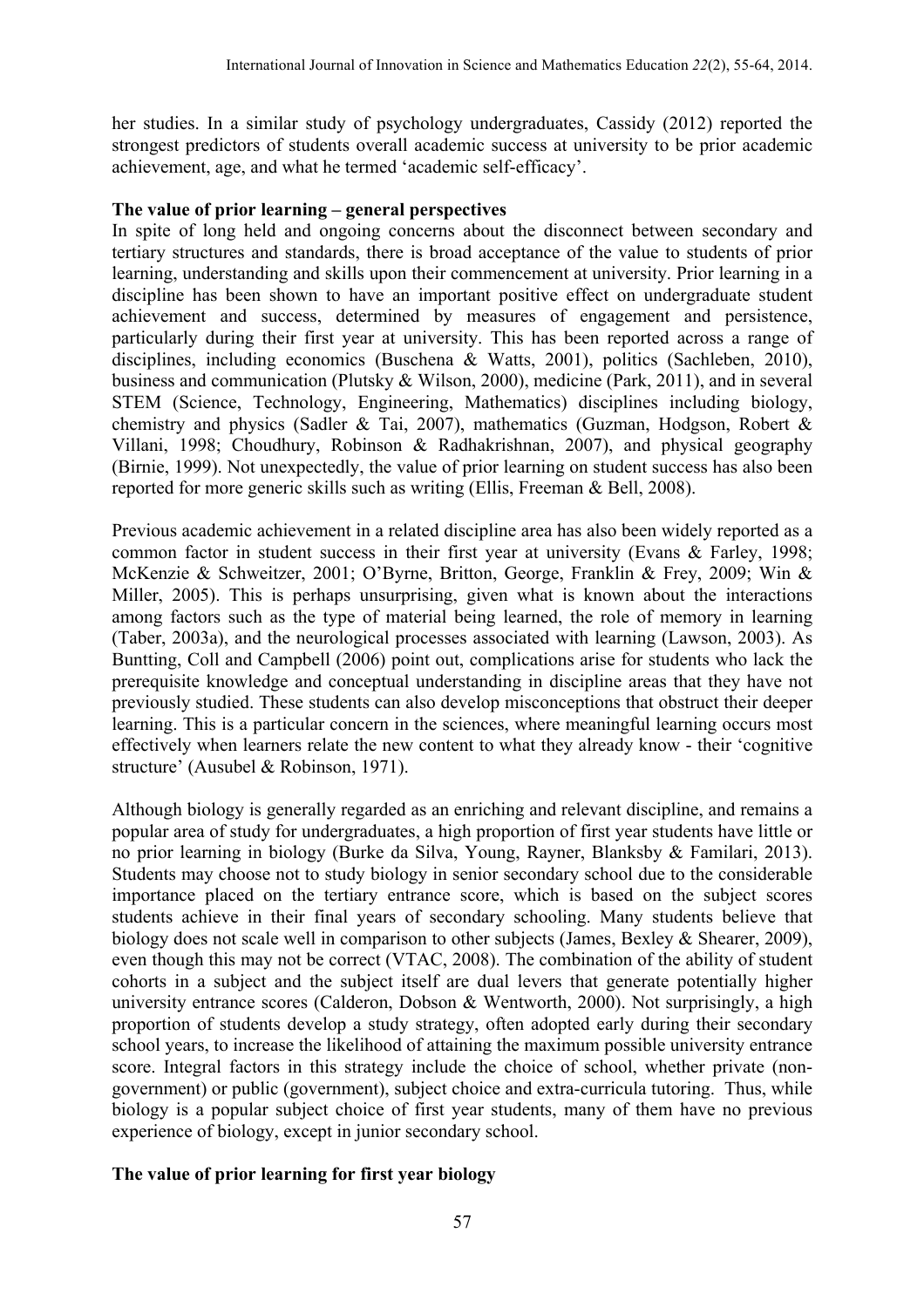Given this situation, a crucial question is: What effect does a lack of prior learning in biology at secondary school have on student performance in this subject in their first year at university? In Australia, first year biology cohorts tend to be large  $(n > 800)$  and consequently very diverse, comprising students from a range of educational and cultural backgrounds, and with different capacities and motivations for learning (Rayner, 2008). While enrolments in undergraduate biology are increasing, in stark contrast, those in mathematics and the physical sciences are decreasing (Brown, 2009). Many students incorrectly perceive biology as a relatively 'easy' science (EMBO, 2006). This is compounded by the fact that year 12 biology is often not a prerequisite for first year biology (Boud, 1995). In a recent benchmarking study of first year biology subjects at Australian Universities, Burke da Silva et al. (2013) found a strong degree of commonality among them in both content and structure, and strong alignment with respective state curricula and the recently published ACARA Australian senior biology curriculum (www.australiancurriculum.edu.au). Burke da Silva et al. also found that up to half of the students in first year biology subjects had not taken year 12 or equivalent biology. A major impediment to the development of strategies to cope with disparities in prior learning is that many institutions and subject coordinators are unaware of the proportion of their student cohorts lacking prior knowledge. For example, Burke da Silva et al. (2013) found almost half of the surveyed first year biology coordinators had no idea how many of their students had completed year 12 biology.

Although prior study in a secondary school subject may be a predictor of achievement in an equivalent first year university subject or discipline (Sadler & Tai, 2007), the evidence to date for biology appears to be somewhat equivocal. Bone and Reid (2011) found that the study of biology in year 12 was not a predictor of success in first year university biology, although completion of year 12 chemistry positively impacted student performance in first year biology. Johnson and Lawson (1998) found that the most significant predictor of the final exam score for college biology students was their reasoning ability rather than their levels of prior knowledge or the number of biology courses they had completed. In contrast, Graham, Addy, Huddleston and Stallard (2011) found that students without pre-requisite biology information did not perform as well as students with prior learning. This finding is consistent with that of Burke da Silva and Hunter (2009), who reported failure rates of first year biology students without year 12 biology to be almost double those who did. Further, McCoy and Pierce (2004) reported that students with prior learning in biology were significantly more likely to achieve a high grade than students without such learning. This may relate to the study strategies of first year students, which Hegarty-Hazel and Prosser (1991) found to be more effective in students with prior knowledge, and thus facilitating higher achievement in post-secondary biology classes.

These conflicting results suggest that for first year biology, and for other content and concept rich STEM subjects such as psychology, chemistry and physics, a range of prior learning experiences may affect student achievement. These include the content, structure and timing of the curriculum (i.e., no two biology curricula will be the same), the balance between formative and summative assessment types, the strength of the nexus among modes of learning (lectures, practical activities, summative assessments), and the pedagogical integrity of assessment tasks. Additionally, age, nationality, the learning style of students (Bone & Reid, 2013) and various cohort-specific attributes such as socio-economic status, and cultural and social aspects may affect students' approaches to study, thereby impacting on achievement. Another possible factor is that although prior knowledge may serve as a basis for further learning, due to the fact that misconceptions are common among first year biology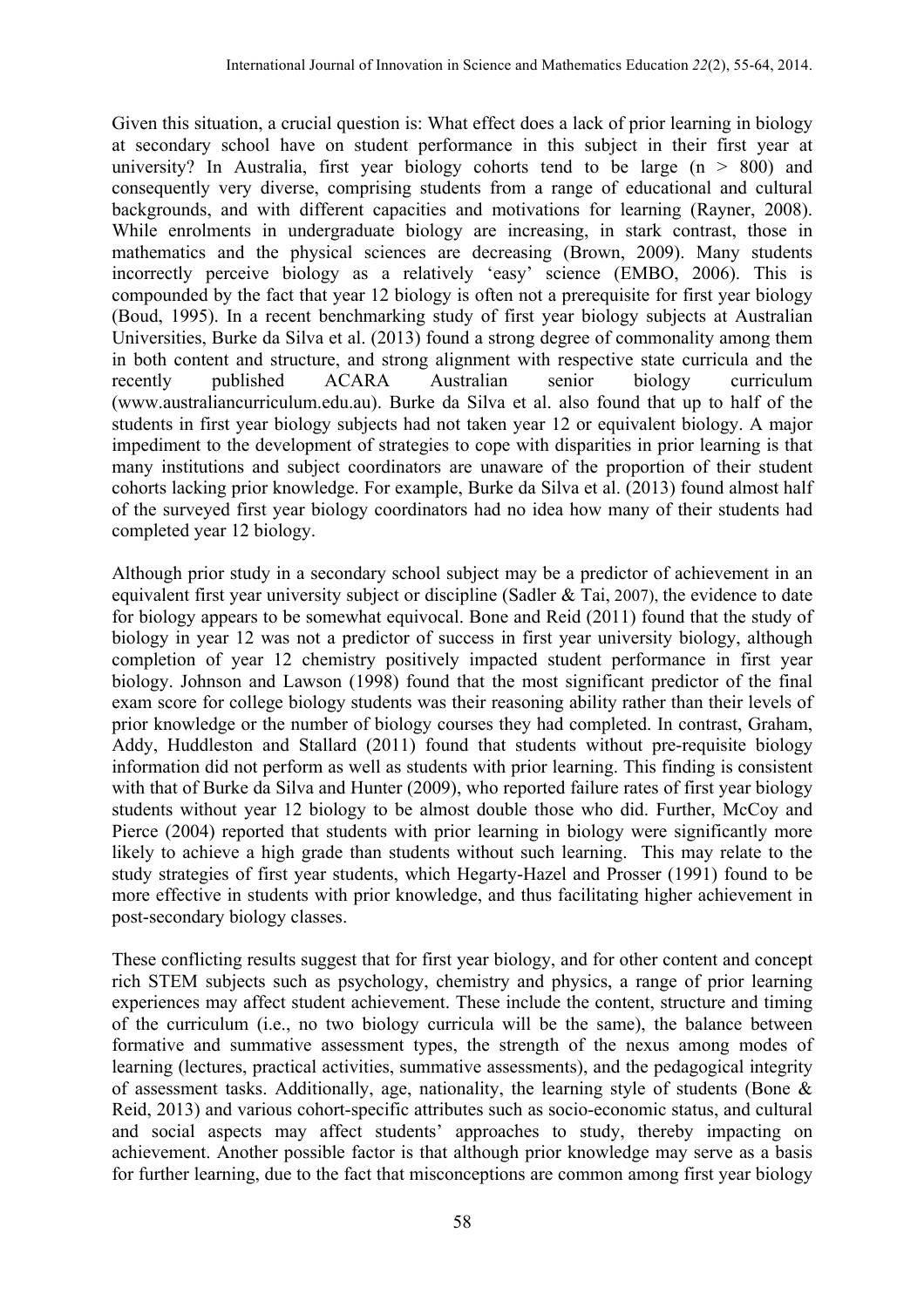students (Lazarowitz & Lieb, 2006), prior (mis)learning can negatively influence understanding (Wright, 2004). Interrelated with the notion of misconceptions is the influence of lack of prior learning in channelling students' interpretation of subsequent learning, as has been noted for chemistry (Taber, 2003b). The general observation that students with prior biology learning achieve higher grades than students lacking such background knowledge clearly identifies a need to provide foundation material embedded within a subject, and to do it in such a way as to not disenfranchise students who have studied biology in senior secondary school.

Given the significant proportion of first year students that lack prior learning in biology, there is considerable difficulty in providing an optimal biology curriculum for all; one that effectively engages and enthuses students who have and who have not previously done biology. Students who have not previously done biology may perform more poorly in early, rather than later semester assessment tasks compared to students with prior learning. For example, students in a semester 1 biology subject (n=1200) who had completed Year 12 Victorian biology obtained significantly greater marks in the first three of five summative, invigilated assessments over the initial 8 weeks of semester compared to students who had not completed biology (unpublished data). Students who failed or who had not met their expectations for such assessments are likely to have experienced high levels of anxiety. Such anxiety can be compounded over the course of study, leading to significantly poorer grades at the end of the academic year compared to less anxious students (Lecompte, Kaufman, Rousseeuw & Tassin, 1983).

#### **What should undergraduate biology students know and be able to do?**

In the context of undergraduate bioscience education, a compelling question that must be asked is "*what do universities want their biology students to know, understand and be able to do upon graduation"*? In this era of connectedness and immediate access to information, as soon as novel, ground-breaking research is published, it is available for student acquisition and regurgitation. There is a general perception among students and academic staff that elearning largely comprises the *delivery* of information (Alexander, 2005). Although ICT has been shown to enhance constructivist forms of learning (Hedberg, 2006), it is vital that the 'communication' element, involving articulation, discussion and reflection, be emphasised at least as strongly as the 'information' element. Pedagogies that promote higher order thinking skills are primarily based on interaction and dialogue. Such techniques also commonly integrate the posing of difficult questions, the solving of problems through collaboration, active debate and discussion, and importantly in the sciences, investigation of contextuallyrelevant content and processes that are complex in nature (Eberlein, Kampmeier, Minderhout, Moog, Platt, Varma-Nelson & White, 2008). The danger is that higher order thinking skills such as the synthesis, integration and analysis of data and evidence, which are crucial to the generation of new knowledge in STEM disciplines, may be among the first casualties of the technological age.

There is no doubt that biological sciences *research*, in all of its specialised forms, from molecular biology, biotechnology and biomedicine, through to broader integrative ecological and evolutionary sciences, is important and relevant, to societies, communities and individuals. The value of the laboratory or field-based 'practical' takes on greater importance in our technological age. The practical is well named, given that it involves 'doing' rather than reading or hearing, and is aimed at promoting a range of higher order thinking and other skills. Team skills, an enhanced ability to work independently, and proficiency in the use of equipment, methods and scientific approaches are all developed through laboratory and field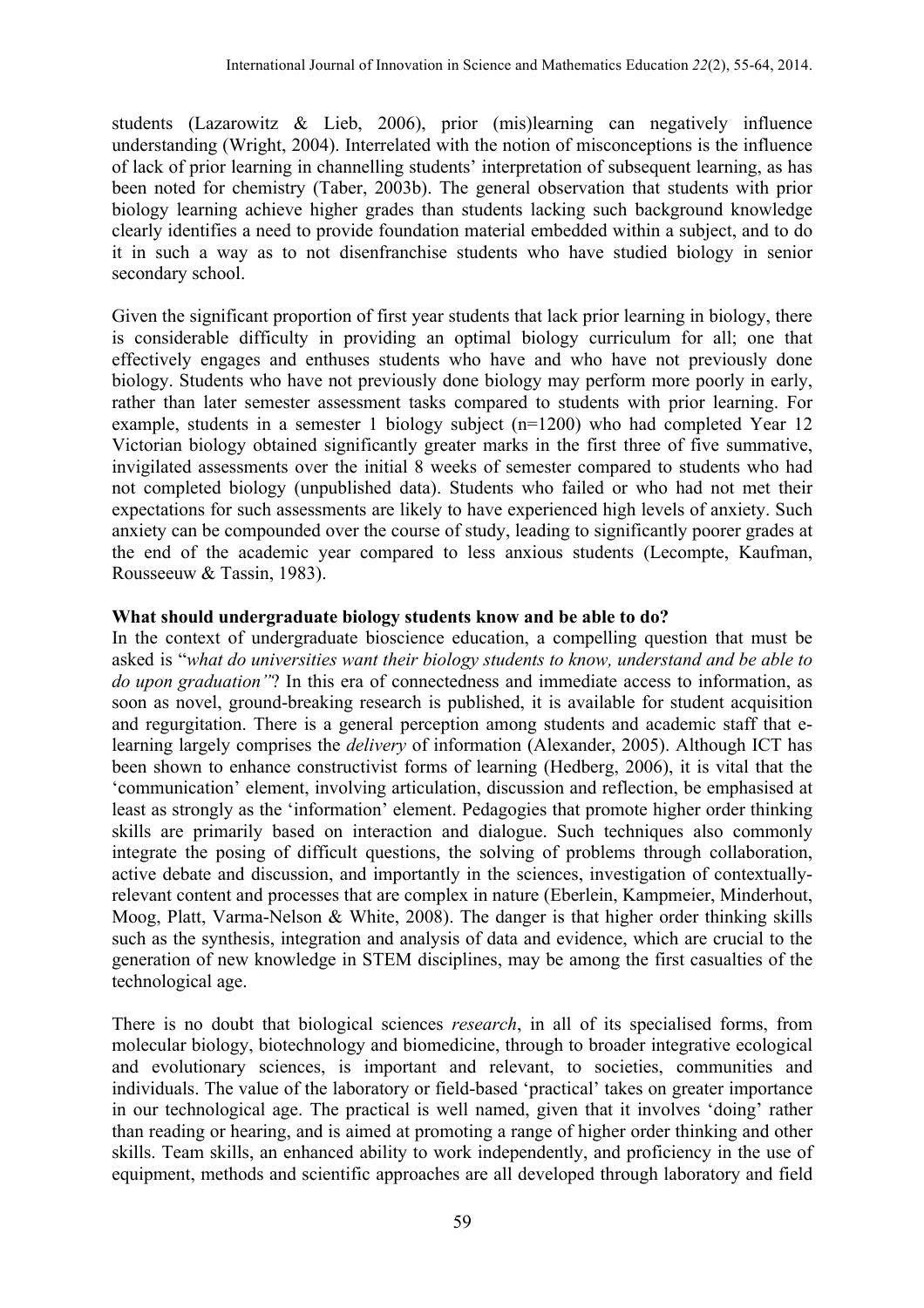based activities. The substantial range of benefits to students from practical-based science activities has been widely reported in the literature, for both laboratory (Hofstein & Lunetta, 2004; Hofstein & Mamlok-Naaman, 2007) and field-based settings (Smith, 2004; Scott, Goulder, Wheeler, Scott, Tobin & Marsham, 2012). In practicals, students discover meaning and connect concepts through activities and experiences that require the solving of problems, critical thinking, and inquiry. A recent study of first year biology subjects at Australian universities found that only 22% of students specified problem-solving as a learning outcome, 34% specified the use of numeracy for evaluating data, and 24% stated open inquiry in practical tasks (Familari, Burke da Silva, Rayner, Young, Cross & Blansby 2013). Such statistics are disconcerting given the range and scale of current environmental and sociological crises, and increasing demands for universities to provide meaningful, skillsenhancing learning opportunities that empower students to collaborate, research and advocate.

Another impediment to the achievement of first year biology students is that many appear to be deficient in quantitative and related skills. As experimental design, hypothesis formation and testing and the gathering and analysis of data underpin biological and medical research, biology undergraduates need a fundamental understanding of how to use such techniques, and the ability to correctly interpret the results and integrate them in relevant, contextual ways. Globally, it has been recognised that students need to be able to quantitatively reason and interpret information (American Association for the Advancement of Science, 2011; National Research Council, 2003). Feser, Vasaly and Herrera (2011) have suggested that the future of biology research will be dependent on how successfully quantitative methods are integrated into the undergraduate biology curricula.

#### **What interventions address disparities in prior learning in biology?**

A range of biology-specific and more generic interventions have been reported in the literature to address a lack of prior learning in biology. For example, of the first year biology subjects benchmarked by Burke da Silva et al. (2013), almost three-quarters had disciplinespecific programs to assist students at risk of failing biology. Of these programs, optional or extra-assistance tutorials were the most common forms of supplemental learning. At-risk biology students were most commonly identified through poor performance or failure in early semester assignment or assessment tasks. Students were then referred to biology-specific tutorials or workshops, or to other disciplines and more comprehensive programs if their difficulties related to broader learning or transition issues. For students commencing at university with low tertiary entrance scores, targeted teaching and learning initiatives have considerable potential to enhance their engagement and achievement in biology (Simson, Kelly, Moore, Pittard, Mendis, Lukomskyj & Woolnough, 2012) and other first year subjects (Levy & Murray, 2005).

Peer study groups also have considerable potential to enhance student engagement in biology and science and alleviate difficulties with university transition (Peat, Dalziel & Grant, 2001) or lack of prior learning in a discipline (Menz & Burke da Silva, 2008). These approaches, which are forms of peer assisted learning (PAL), most commonly use knowledgeable peer leaders or senior biology students (Griswold & Gaines, 2005) to lead discussions on difficult concepts and promote active dialogue among students. Due to their student-centeredness, these methods enhance participants' preparedness to ask and answer questions and contribute to their understanding of content and concepts in undergraduate bioscience (Tariq, 2005) and related disciplines (Hughes, 2011).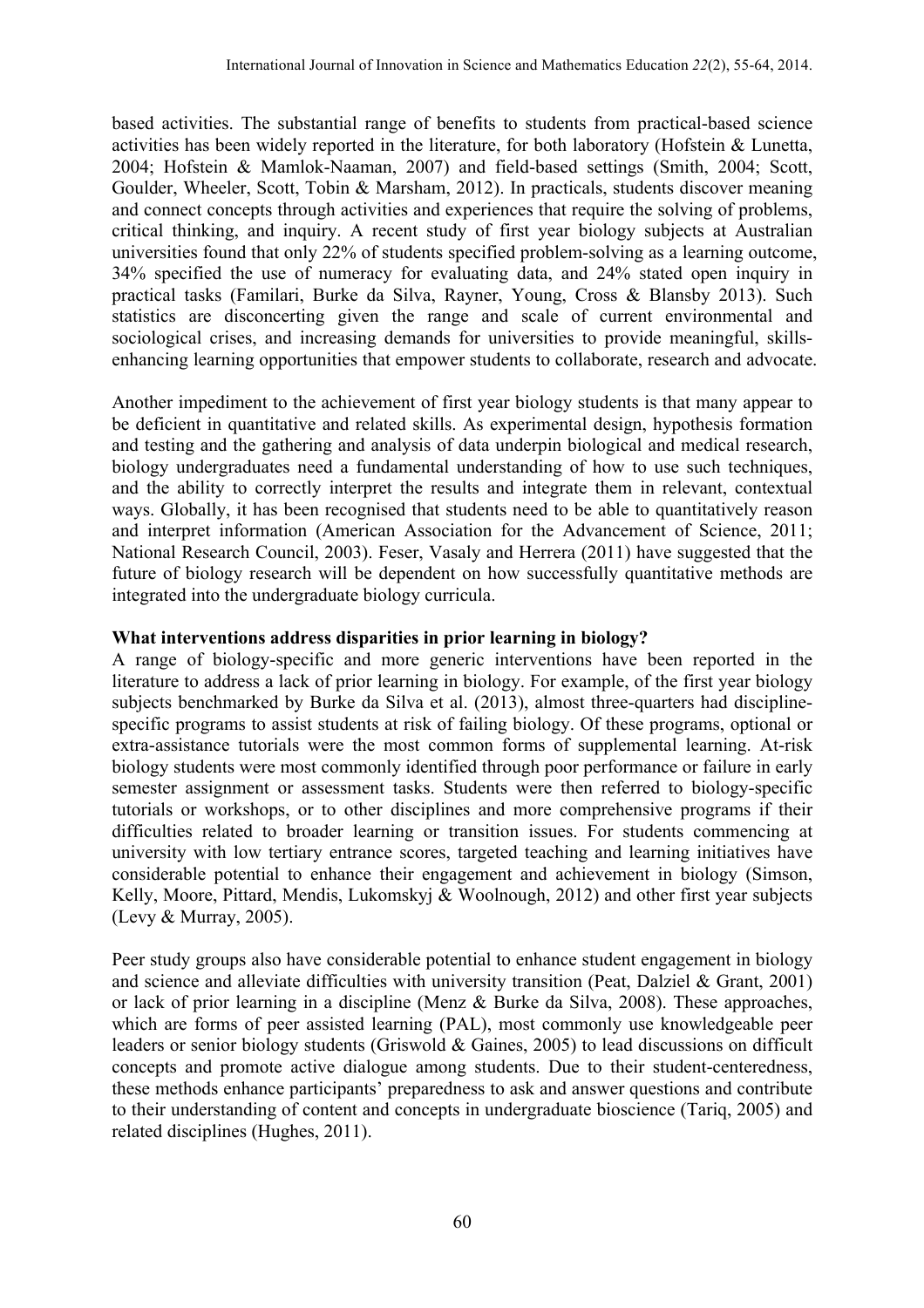Differences in prior levels of biology learning have important implications for the value and effectiveness of lectures, which remain common methods of content delivery in many biology subjects. Despite the widespread prescription of specific textbook or other readings prior to lectures, considerable differences in the lecture preparation of students have been reported (Chapple, 1999). Pre-lecture learning modules that enable students to familiarise themselves with key terms and concepts, or which provide formative feedback on students' understanding, have been implemented in a range of biology subjects. These modules use a range of approaches, including animations, visualizations or targeted software packages such as MasteringBiology® (Rayner, 2008) to overcome disparities in prior learning or address misconceptions, especially for more difficult threshold concepts such as genetics, cellular respiration, and evolution. Cost is a not an insignificant factor in the integration of such modules, particularly when student access is fee-based and often linked to an already expensive prescribed textbook. The increasing availability and adoption of less expensive but equally effective e-texts (Rockinson-Szapkiw, Courduff, Carter & Bennett, 2012), incorporating formative assessment and adaptive learning, may form part of the solution to the issue of cost, despite an apparent inherent resistance from students themselves (Woody, Daniel & Baker, 2010).

## **Summary and Conclusions**

There is an increasing acceptance among university educators that performance at university is dependent on preparation of students at secondary school. This should not be thought of in terms of content acquisition, but also that students require skills in critical thinking and problem solving. Such skills provide students with a substantial advantage, in terms of engagement and success, upon commencement of their university studies. The re-introduction of focused inquiry frameworks into the Australian senior secondary biology curriculum (www.australiancurriculum.edu.au) emphasises the value educators and employers place on inculcating problem-solving and critical thinking skills. Inquiry-based approaches in secondary biology and related sciences curricula provide students with an ideal foundation for university studies in biology. Whether the hoped-for transformation of the biology curriculum will occur is unknown, especially given that inquiry approaches were first suggested more than three decades ago (Tamir, Amire & Nussinovitz, 1980).

It is likely that for the foreseeable future, increasing enrolments in first year biology will generate greater diversity among students in their levels of prior biology knowledge and related skills. Prime factors in this pertain to the importance of the university entrance scores for admission to highly sought-after degrees, and the focus of students on senior secondary subjects or combinations thereof that will generate the highest possible tertiary entrance score. The lack of prior biology study of many students may have considerable ramifications on the deeper knowledge and understanding they attain as they progress through their tertiary studies. This is because in many university biology subjects, large amounts of content, often delivered at a rapid rate and assessed by summative means, will collectively favour memorisation over deeper conceptual understanding (Donovan, Atkins, Salter, Gallagher, Kratz, Rousseau & Nelson, 2013). The future of biological sciences education is closely tied to that of other sciences and the pedagogical innovations currently occurring at the secondary and tertiary educational levels. Further research into the extent, value and connectedness of prior learning, and dissemination of the outcomes, will be key components of the future direction of educational reform in Australia.

## **References**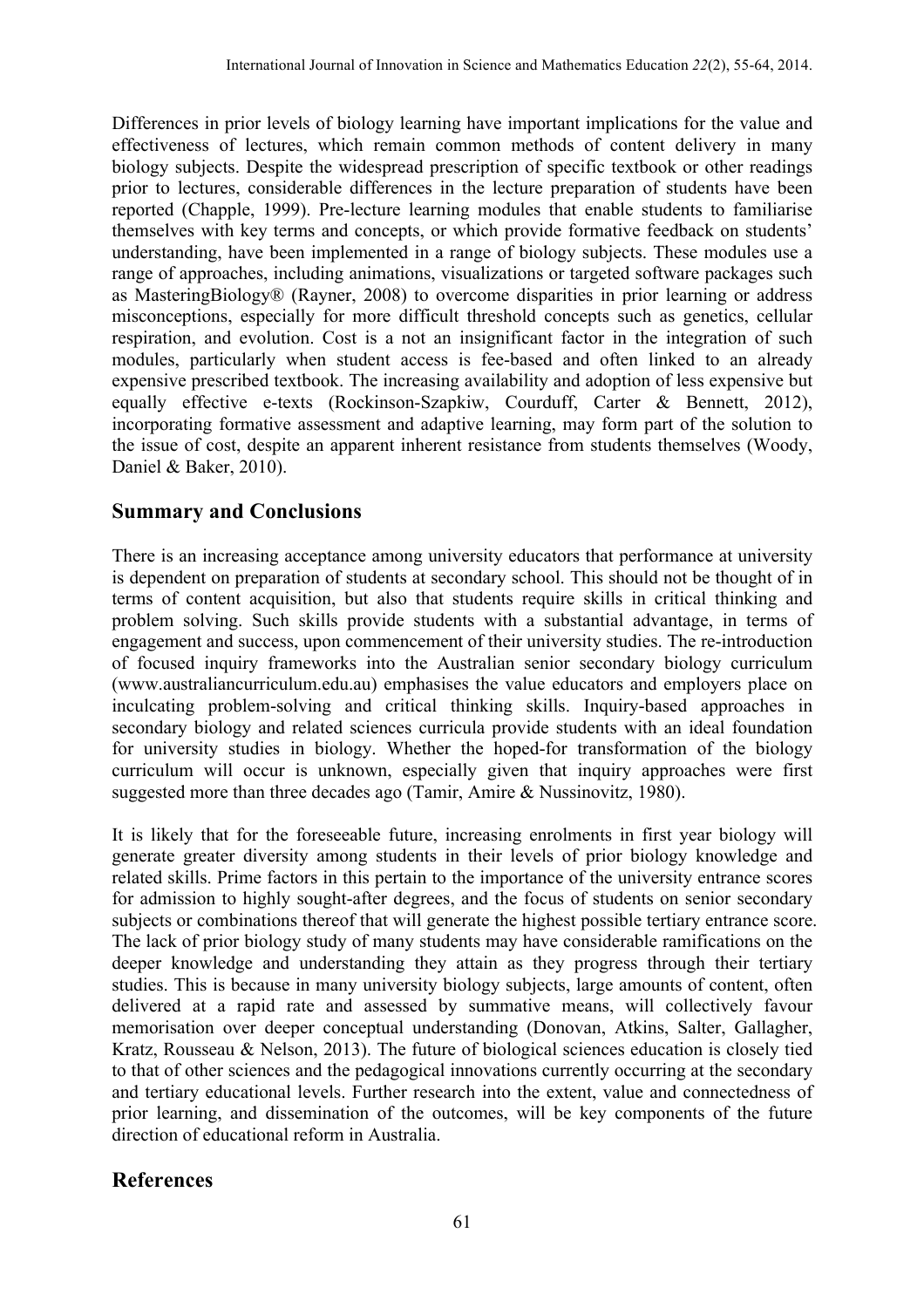- Alexander, S. (2005). E-learning: blended directions. *Paper presented at the E-Agenda Conference, Singapore, 17-18 August, 2005.*
- American Association for the Advancement of Science. (2011)*. Vision and Change in Undergraduate Biology Education: A Call to Action.* Washington, DC*.*
- Ausubel, D.P. & Robinson, F.G. (1971). School learning: An introduction to educational psychology. London: Holt International Edition.
- Bexley, E., R. James and Arkoudis, S. (2011). *The Australian academic profession in transition: Addressing the challenge of reconceptualising academic work and regenerating the academic workforce.* CSHE, Melbourne.
- Birnie, J. (1999) Physical geography at the transition to higher education: The effect of prior learning. *Journal of Geography in Higher Education, 23*(1), 49-62.
- Bone, E.K. & Reid, R.J. (2011). Prior learning in biology at high school does not predict performance in the first year at university. *Higher Education Research & Development, 30*(6), 709-724
- Bone, E. & Reid, R. (2013). First course at university: Assessing the impact of student age, nationality and learning style. *The International Journal of the First Year in Higher Education 4*(1), 95-107.
- Boud, D. (1995). *Enhancing Learning Through Self-assessment*. London: Routledge.
- Brown, G. (2009). *Review of Education in Mathematics, Data Science and Quantitative Disciplines: Report to the Group of Eight Universities*. Canberra.
- Burke da Silva, K. & Hunter, N. (2009). The use of pre-lectures in a university biology course Eliminating the need for prerequisites. *Bioscience Education, 14*. DOI: 10.3108/beej.14.2
- Burke, da Silva, K., Young, J., Rayner, G., Blanksby, T. & Familari, M. (2013). *Final report - Transitioning to Biology: Secondary to Tertiary*. Sydney: Office for Learning and Teaching, Department of Industry, Innovation, Science, Research and Tertiary Education.
- Buschena, D. & Watts, M. (2001) (How) Do prerequisites matter? Analysis of intermediate microeconomics and agricultural economics grades. *Review of Agricultural Economics, 23*(1), 203–213.
- Buntting, C., Coll, R.C. & Campbell, A. (2006). Student views of concept mapping use in introductory tertiary biology classes. *International Journal of Science and Mathematics Education, 4*(4), 641-668.
- Calderon, A. J., Dobson, I. R. & Wentworth, N. (2000). Recipe for success: Year 12 subject choice and the transition from school to university. *Journal of Institutional Research, 9*(1), 111-123.
- Cassidy, S. (2012). Exploring individual differences as determining factors in student academic achievement in higher education. *Studies in Higher Education, 37*(7), 793-810.
- Chapple, S. (1999). Understanding student learning. In K. Martin, N. Stanley & N. Davison (Eds), *Proceedings of the 8th Annual Teaching and Learning Forum,* (pp. 67-71), *University of Western Australia*.
- Cherif, A. & Wideen, M. (1992). The problems of transitions from high school to university science. *BC Catalyst, 36*(1), 10-18.
- Choudhury, A., Robinson, D. & Radhakrishnan, R. (2007). Effect of prerequisite on introductory statistics performance. *Journal of Economics and Economic Education Research, 8*(3), 19-30.
- Clark, M. & Lovric, M. (2008). Suggestion for a theoretical model for secondary-tertiary transition in mathematics. *Mathematics Education Research Journal, 20*(2), 25-37.
- Dalziel, J.R. & Peat, M. (1998). Academic performance during student transition to university studies. *Paper presented at the Third Pacific Rim First Year in Higher Education Conference, Auckland, 5-8 July, 1998.*
- Dobson, I. (2003). Access to university in Australia: Who misses out? *International Perspectives on Higher Education Research, 2*, 29-58.
- Donovan, D.A., Atkins, L.J., Salter, I.Y., Gallagher, D.J., Kratz, R.F, Rousseau, J.V. & Nelson, G.D. (2013) Advantages and challenges of using physics curricula as a model for reforming an undergraduate biology course. *CBE-Life Sciences Education, 12*, 215-229.
- Eberlein, T., Kampmeier, J., Minderhout, V., Moog, R.S., Platt, T., Varma-Nelson, P., & White, H.B. (2008). Pedagogies of engagement in science. *Biochemistry and Molecular Biology Education, 36*(4), 262-273.
- Ellis, R., Freeman, M.A. & Bell, A. (2008). Referencing as evidence of student scholarliness and academic readiness. *Australia and New Zealand Journal of Law and Education*, *13*(1), 83-98.
- EMBO (2006). *From School to University: A Report on the Transition from Secondary School Biology Education to University in Europe*. European Molecular Biology Organization, Germany.
- Evans, M. & Farley, A.A. (1998). Institutional characteristics and the relationships between students' first-year university performances and final-year secondary school academic performance. *Journal of Institutional Research, 7*(2), 36–44.
- Familari, M., Burke da Silva, K., Rayner, G., Young, J., Cross, A. & Blanksby, T. (2013). Scientific inquiry skills in first year biology: Building on pre-tertiary skills or back to basics? *International Journal of Innovation in Science and Mathematics Education, 21*(1), 1-17.
- Feser, J., Vasaly, H. & Herrera, J. (2013). On the edge of mathematics and biology integration: Improving quantitative skills in undergraduate biology education. *CBE-Life Sciences Education, 12*(2), 124-128.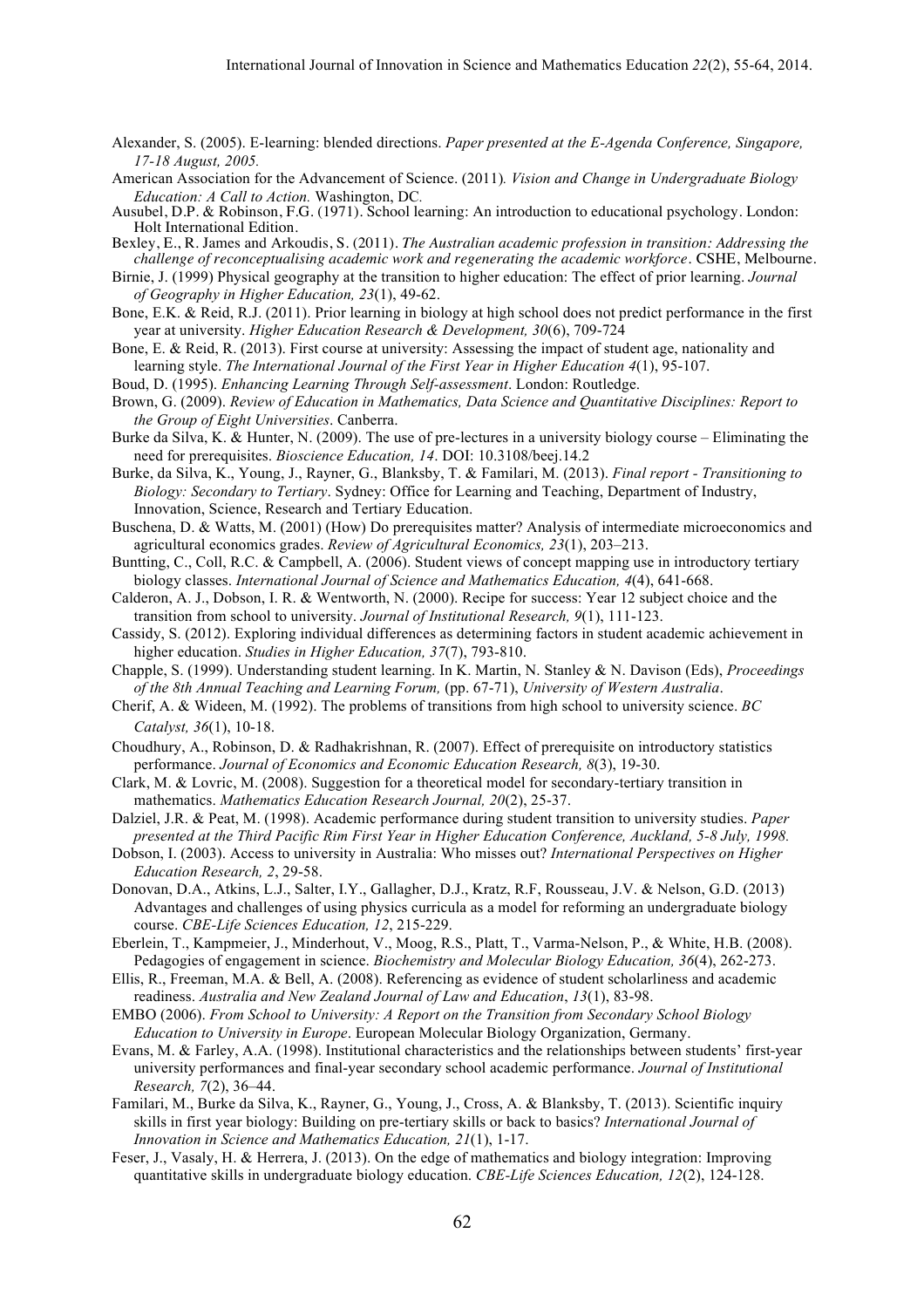- Gottfried, S., Hoots, R., Creek, R., Tamppari, R., Lord, T. & Sines, R.A. (1993). College biology teaching: A literature review, recommendations & a research agenda. *The American Biology Teacher, 55*(6), 340-348.
- Graham, C.M., Addy, H.D., Huddleston, W.R. & Stallard, J. (2011). Evaluating student learning in large introductory biology courses: Predictors of student success and lessons for course redesign. *The Western Conference on Science Education, 6-8 July, The University of Western Ontario, Canada.*
- Green, R., Brown, E. & Ward, A. (2009). Secondary school science predictors of academic performance in university bioscience subjects. *Anatomical Sciences Education, 2*(3), 113-118.
- Griswold, J. & Gaines, M. (2005). Peer-led team learning: Introductory biology. *Progressions: The Peer-Led Team Learning Project Newsletter*, *7*(1), 1-5. Available at http://www.pltl.org/.
- Guzmán, M. de, Hodgson, B.R., Robert, A. & Villani, V. (1998). Difficulties in the passage from secondary to tertiary education. In G. Fischer & U. Rehmann (Eds.), *Proceedings of the International Congress of Mathematicians* (Vol III: pp. 747-762). Berlin: Documenta Mathematica.
- Hedberg, J. (2006). E-learning futures? Speculations for a time yet to come. *Studies in Continuing Education, 28*(2), 171-183.
- Hegarty-Hazel, E, & Prosser, M. (1991).Relationship between students' conceptual knowledge and study strategies-part 2: Student learning in biology. *International Journal of Science Education, 13*, 421-429.
- Hofstein, A. & Lunetta, V.N. (2004). The laboratory in science education: Foundations for the twenty-first century. *Science Education, 88*(1), 28-54.
- Hofstein, A. & Mamlok-Naaman, R. (2007). The laboratory in science education: the state of the art. *Chemistry Education Research and Practice, 8*(2), 105-107
- Hughes, K.S. (2011). Peer-assisted learning strategies in human anatomy & physiology. *The American Biology Teacher, 7*(3), 144-147.
- James, R., Baldwin, G., Coates, H., Krause, K.-L. & McInnes, C. (2004) Analysis of equity groups in higher education 1991-2002. Canberra: Department of Education, Science and Training.
- James, R., Bexley, E. & Shearer, M. (2009). Improving Selection for Tertiary Education Places in Victoria. Paper prepared for the Joint Policy Unit on Youth Transitions. Centre for the Study of Higher Education, The University of Melbourne.
- Johnson, M.A. & Lawson, A.E. (1998). What are the relative effects of reasoning ability and prior knowledge on biology achievement in expository and inquiry classes? *Journal of Research in Science Teaching, 35*(1), 89-103.
- Krause, K-L., Hartley, R., James, R. & McInnis, C. (2005). *The first year experience in Australian universities: Findings from a decade of national studies*. Melbourne: Centre for the Study of Higher Education, The University of Melbourne.
- Kuh, G.D., Cruce, T.M., Shoup, R., Kinzie, J. & Gonyea, R.M. (2008). Unmasking the effects of student engagement on first-year college grades and persistence. *The Journal of Higher Education*, *79*(5), 540-563.
- Lawson, A.E. (2003). The Neurological Basis of Learning, Development and Discovery: Implications for Science and Mathematics Instruction. Netherlands: Springer.
- Lazarowitz, R. & Lieb, C. (2006). Formative assessment pre-test to identify college students' prior knowledge, misconceptions and learning difficulties in biology. *International Journal of Science and Mathematics Education, 4*, 741-762.
- Lecompte, D., Kaufman, L. Rousseeuw, P. & Tassin, A. (1983). Search for the relationship between academic performance and some psychosocial factors: The use of a structured interview. *Acta Psychiatrica Belgica, 83*, 598–608.
- Levy, S. & Murray, J. (2005). Tertiary entrance scores need not determine academic success: An analysis of student performance in an equity and access program. *Journal of Higher Education Policy and Management, 27*(1), 129-141.
- McCoy, E.D. & Pierce, S.K. (2004). The function of course prerequisites in biology. *American Institute of Biological Sciences*. Downloaded from http://www.actionbioscience.org/education/mccoy\_pierce.html
- McKenzie, K. & Schweitzer, R. (2001). Who succeeds at university? Factors predicting academic performance in first year Australian university students. *Higher Education Research & Development, 20*(1), 21–33.
- Menz, I. & Burke da Silva, K. (2008). Inspiring students to study the molecular life sciences. *Australian Biochemist, 39*(3), 7-9.
- National Research Council (2003). *BIO2010: Transforming Undergraduate Education for Future Research Biologists*. Washington, DC: National Academies Press.
- O'Byrne, J.W., Britton, S., George, A., Franklin, S. & Frey, A. (2009). Using academic predictors to identify first year science students at risk of failing. *CAL-laborate International, 17*(1), 15–25.
- Park, M. (2011). The relationships among learning behaviours, major satisfaction, and study skills of first-year medical students. *Korean Journal of Medical Education*, *23*(2), 83-93.